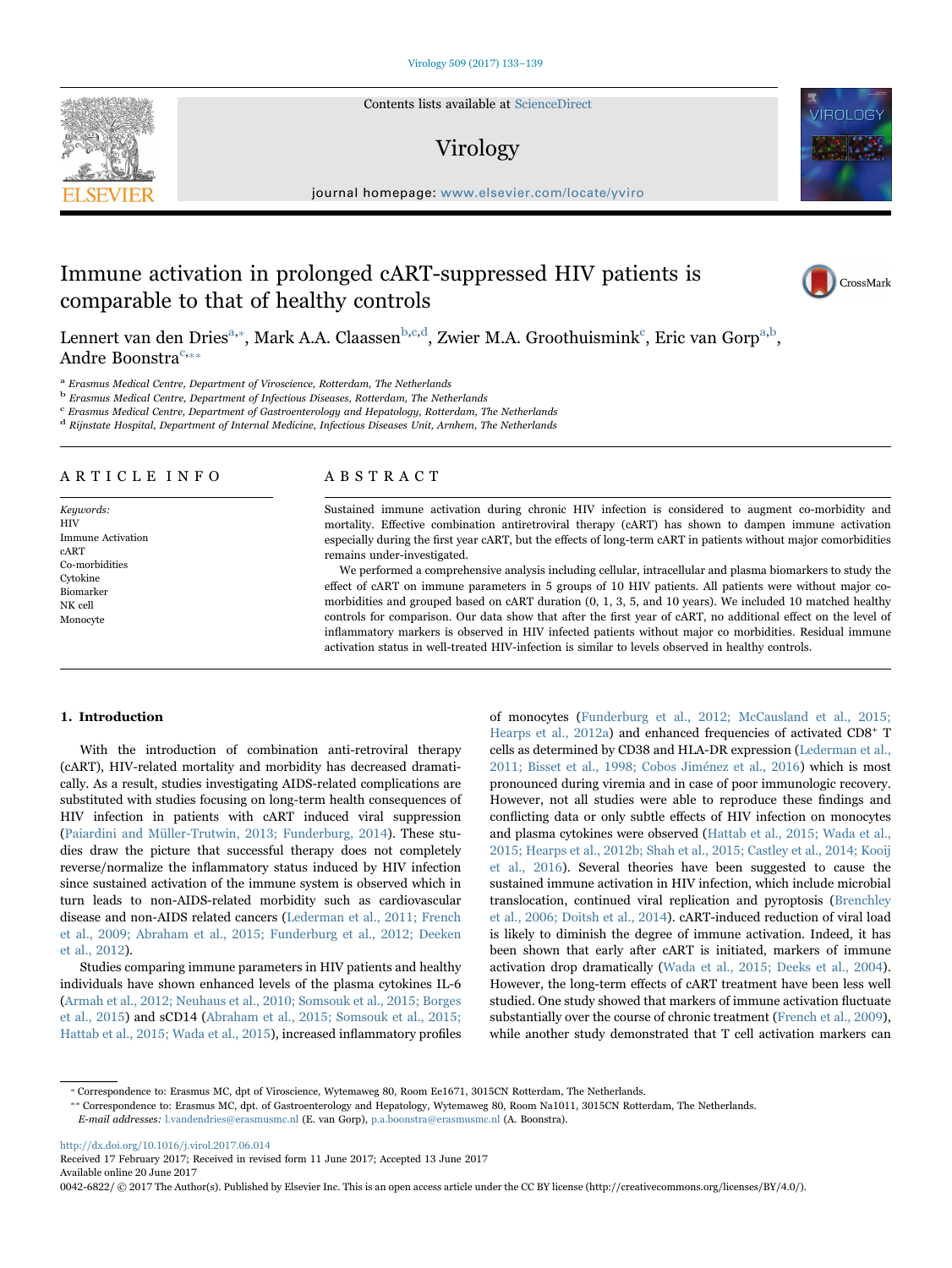reach levels comparable to uninfected controls as early as 6 months after treatment initiation ([Chevalier et al., 2013](#page-6-9)).

The effect of long-term cART on immune activation after initial viral suppression remains under-investigated. The question whether immune activation persists in well-suppressed patients with good immunological recovery is of paramount importance, especially considering the suspected risks on increased mortality and morbidity. In the current study, we investigated the effect of long-term cART treatment on a comprehensive panel of biomarkers of immune activation in HIV patients. We investigated the temporal effect of cART in cross-sectional matched groups of well-treated HIV infected individuals without clinically apparent co-morbidities. We found that after the first year of therapy-induced HIV suppression no additional effect on inflammation markers is observed. Importantly, the residual immune activation status in this population with well-treated HIVinfection is comparable to levels observed in healthy individuals.

#### 2. Methods

#### 2.1. Subjects

Fifty individuals infected with HIV were recruited between 2012 and 2013 from the outpatient clinic of the Erasmus MC and participated in the cross-sectional TREVI cohort, a Dutch study focusing on neurocognitive disorders in patients living with HIV ([Langerak et al.,](#page-6-10) [2015\)](#page-6-10). A selection of 10 individuals per group was performed based on the duration of cART treatment. The groups consisted of patients not receiving treatment, patients during the early phase of treatment (1 year on cART), patients during an intermediate phase of treatment (3 and 5 years on cART) and patients on long-term treatment (10 years of cART). A group of 10 uninfected otherwise healthy individuals was used as control (HC). Groups were matched on age, sex and (with the exception of the control group) smoking. Patient history was assessed for major co-morbidities, such as active hepatitis B or C and malignancies. Although all HIV patients are at risk of major co-morbidities, at the time of sampling no clinical signs were apparent yet. Age-related non-communicable diseases were reduced to a minimum in al groups. All participants provided written informed consent, and the study was approved by the ethical committee of the Erasmus MC.

#### 2.2. Assessment of the frequency of leukocyte subpopulations

Blood was collected in heparin BD Vacutainer® CPT™ tubes, and PBMC were isolated within 24 h and cryopreserved in RPMI-1640 medium and DMSO (20%) for later use. Plasma was collected in 3.2% citrated Vacutainer® tubes, spun twice and cryopreserved for later use. Viable PBMC were stained with the following antibodies: CD3-FITC/ PE-Cy-7, CD45RO-PE, HLA-DR-PerCP-Cy5.5, CD8-APC-H7/FITC, CD4-PE-Cy7/APC-H7, CD38-eFluor450, CD14-PE/eFluor450, CD56- APC, CD19-APC-eFluor780, and CD16-eFluor450 (Biolegend/ eBioscience/BD Biosciences). Flowcytometry was performed using the MACSQuant® (Miltenyi Biotec) and analyzed using Flowjo software (Treestar). The frequencies of lymphocytes and monocytes were determined on the basis of their forward/sideward scatter (FSC-SSC) profile.

#### 2.3. Intracellular cytokine staining

Cytokine production by monocytes was determined as described before ([Liu et al., 2011\)](#page-6-11). Briefly, PBMC were seeded at  $0.25 \mathrm{x} 10^6 / 250$   $\mu\mathrm{l}$ with serum free X-vivo media (Lonza) alone, or in combination with 2 ng/ml LPS Minnesota (TLR4 agonist, Sigma), or 1 μg/ml R848 (TLR7/8 agonist, Enzo Lifesciences). Cells were incubated for 2 h and treated with 10 μg/ml brefeldin A (Sigma) to block protein secretion. After 7 h of incubation, cells were fixed with 2% formaldehyde and stained for CD14. Cells were then permeabilized with 0.5%

saponin and stained with antibodies against MIP-1β-PE, TNF-PE-Cy7; MCP-1-APC; Tissue Factor (CD142)-PE, IL-6-FITC, IL-8-FITC. For the intracellular staining of NK and T cells,  $0.5 \times 10^6$  PBMC were incubated in a 96 wells plate for 1 h in 200 μl RPMI-1640 medium with 5% FCS and subsequently fixed with 2% formaldehyde. Cells were then washed once with PBS, permeabilized with 0.5% saponin and stained with antibodies against TRAIL-FITC, granzyme B-PE, perforin-PerCp-Cy5.5, CD56-APC and CD3-eFluor450. 0.5 x10<sup>6</sup> PBMC were incubated in a 24 wells plate for 21 h in 250 μl RPMI-1640 medium with 5% FCS in the presence or absence of IL-12 (0.25 ng/ml, Miltenyi) and IL-18 (50 ng/ml, R & D systems). Cells were fixed, stained for CD3 and CD56, permeabilized and stained with antibodies against IFNγ-FITC ([Spaan](#page-6-12) [et al., 2016](#page-6-12)). Flowcytometry and analysis was performed as described earlier. All antibodies were purchased from Biolegend, eBioscience or BD Biosciences.

#### 2.4. Assessment of plasma biomarkers using multiplex immunoassays and ELISA

The ProcartaPlex human multiplex assay was used to detect cytokines in plasma (Affymetrix eBioscience). Targets included sIL-2R, interferon-gamma-inducible protein (IP)10, sTNFRII, IL-10, Ddimer, and CRP. The assays were analysed on the Ap54 microsphere based multiplex LUMINEX 100 FIDIS v3 using ProcartaPlex Analyst 1.0 Software. Plasma levels of sCD14 were measured sandwich ELISA using rat anti-human sCD14 (clone 55-3; BD Biosciences), and biotinylated anti-human sCD14 (clone 3-C39; BD Biosciences). Visualization of the assay was using streptavidin-horseradish peroxidase and TMB, and the optical density (OD) at 450 nm was measured on a Bio-Rad imager.

#### 2.5. Statistical analysis

Statistical analysis was performed using SPSS software (IBM, v21.0). Cell populations of each sample were measured as percentage within the parent population and compared between subgroups. Continuous variables were assessed for normality and significance between groups was detected using a one-way ANOVA. A post-hoc correction for multiple comparisons was applied using Tukey HSD test when equal variances were assumed. For analysis of data with clear heterogeneity of variances, a Games-Howel test was applied.

<span id="page-1-0"></span>Table 1 Basic characteristics of HIV-infected cases and uninfected controls.

|                                  | HС     | $\mathbf{0}$ | 1         | 3         | 5         | 10        |
|----------------------------------|--------|--------------|-----------|-----------|-----------|-----------|
| Years on<br>cART                 | 0(0)   | 0(0)         | 1.1(0.5)  | 3.0(0.3)  | 5.2(0.6)  | 10.8(2.3) |
| Age $(yr)$                       | 44 (4) | 45 (4)       | 42(8)     | 44 (2)    | 45 (8)    | 45(5)     |
| Males $(\%)$                     | 100    | 100          | 100       | 100       | 100       | 100       |
| Caucasian                        | 90     | 100          | 100       | 100       | 100       | 100       |
| CD4 nadir                        | n.a.   | 511 (209)    | 296 (151) | 257 (131) | 200 (77)  | 200 (99)  |
| CD4                              | n.a.   | 629 (222)    | 601 (271) | 630 (172) | 624 (276) | 667 (160) |
| VL < 200<br>copes/<br>ml         | n.a.   | $\Omega$     | 80        | 100       | 100       | 100       |
| Years<br>since<br>diagno-<br>sis | 0(0)   | 4.4(2.8)     | 2.3(1.2)  | 4.5(1.8)  | 6.9(2.4)  | 12.3(2.4) |
| Smoking<br>(%)                   | 0      | 40           | 50        | 40        | 50        | 50        |

Each group consists of 10 individuals. n.a = not applicable. HC = healthy controls. 0, 1, 3, 5, 10 = HIV groups with corresponding cART treatment duration (in years). The standard deviation is presented in brackets.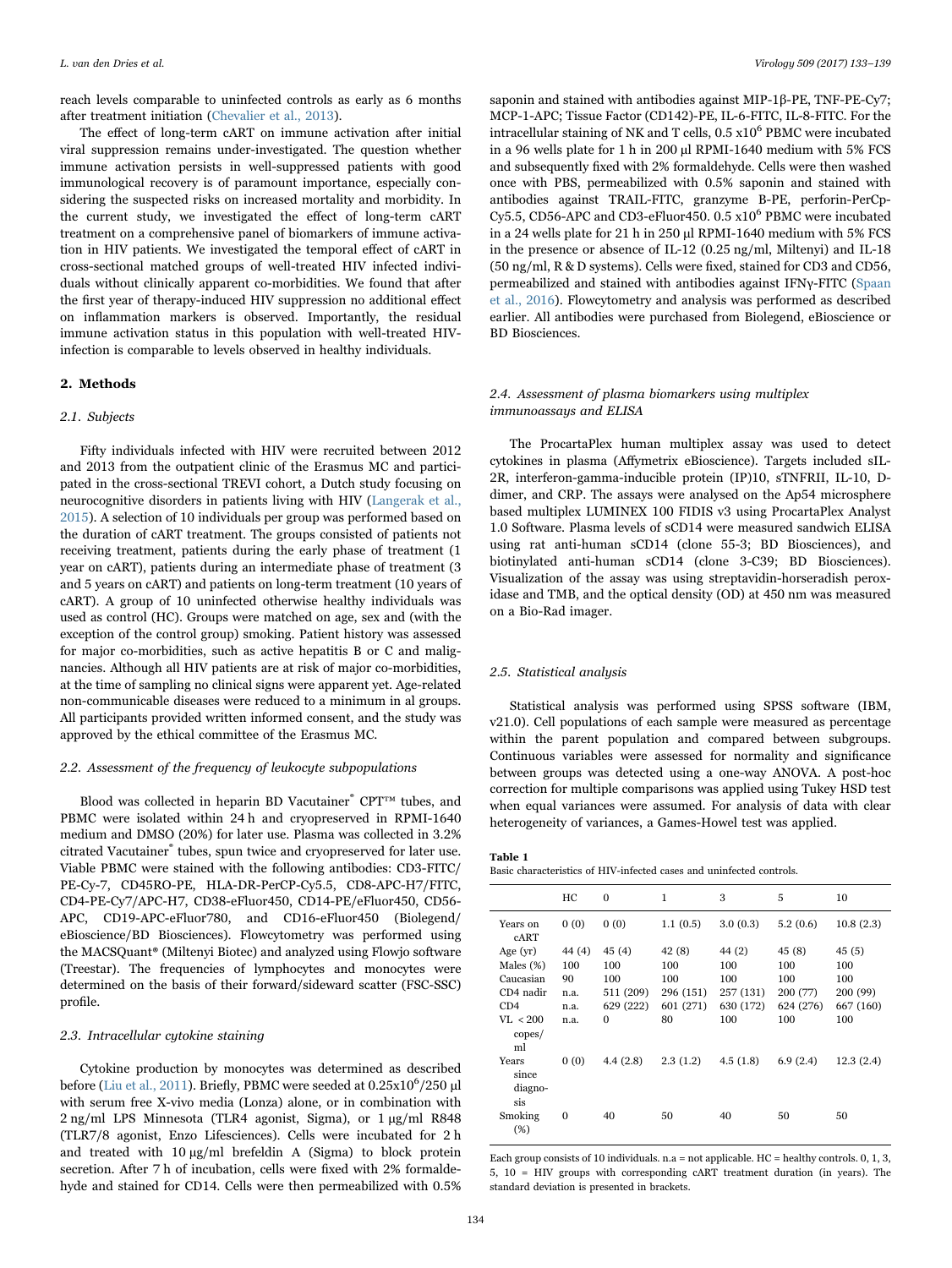#### 3. Results

[Table 1](#page-1-0) displays the characteristics of the study population. All HIV patients and HC were male, and almost exclusively Caucasian. The mean age of patients combined was 45 years and did not significantly differ between the HIV groups and HC (p=0.848). The CD4 nadir count and viral load were highest at baseline (both p < 0.0001). The CD4 counts were comparable across HIV groups (p=0.978). To minimize the effect of smoking as a potential confounder, we choose to balance this risk factor across the HIV groups. All patients were free from malignancies and active hepatitis co-infection. Only three patients had been previously diagnosed with comorbidities with a possible effect on inflammation. Two patients had well-controlled diabetes and one patient had minor myocardial ischemia 5 years before sampling for which he received adequate treatment. One diabetes patient was on cART for 3 years; the other diabetes patient and the myocardial ischemia patient were on cART for 10 years. None of the patients demonstrated significantly stronger inflammatory responses compared to other subjects.

#### 3.1. Proportions of lymphocyte subsets not affected by prolonged HIV suppression by cART

Phenotypic characterization was performed to assess the impact of prolonged HIV suppression by cART on the percentage of blood lymphocyte populations. [Fig. 1A](#page-2-0) shows the proportion of CD4<sup>+</sup> and CD8<sup>+</sup> T cells, CD19+ B cells, CD56<sup>+</sup> CD3- NK cells, and CD56+ CD3<sup>+</sup> NKT cells within the lymphocyte population. All HIV positive patients showed significantly lower CD4<sup>+</sup> and higher CD8<sup>+</sup> T cell percentages in comparison to healthy control subjects and these percentages did not normalize in patients with prolonged cART. Our patient population consists of chronically HIV-infected patients in which treatment was initiated when CD4 counts dropped below  $350x10^6$  CD4<sup>+</sup> T cells/ml following previous guidelines [\(European AIDS Clinical Society](#page-6-13) Guidelines,  $2014$ ). The proportions of CD19<sup>+</sup> B cells, NK cells, and NKT cells did not differ between untreated patients and those treated with cART for 1, 3, 5 or 10 years, and were comparable to those observed for healthy individuals.

## 3.2. Activation of  $CD4^+$  and  $CD8^+$  T cells reduced during  $cART$ induced HIV suppression

Next, we investigated the impact of duration of cART on the activation status of lymphocyte subpopulations. While no differences in CD45RO expression was observed in  ${\rm CD4^+}$  and  ${\rm CD8^+}$  T cells before and during cART (data not shown), the fraction of  $CD4^+$  and  $CD8^+$  T cells being HLA-DR+ CD38<sup>+</sup> were reduced in patients on cART and seemed to normalize to the low levels observed in healthy controls after 3–5 years ([Fig. 1B](#page-2-0)). Also in patients treated with cART for 1 year only, this effect was observed, albeit not significant (p=0.069).

### 3.3. Monocytes seem unaffected by HIV infection and subsequent cART initiation

Circulating monocytes can be subdivided on the basis of expression of CD14 and CD16 into inflammatory (CD14<sup>++</sup>CD16<sup>+</sup>), patrolling (CD14<sup>+</sup> CD16<sup>+</sup> ) and traditional (CD14<sup>+</sup> CD16- ) monocytes. The proportions of inflammatory, patrolling and traditional monocytes seem unchanged by HIV infection, and cART initiation has no significant impact on their relative distribution ([Fig. 2](#page-3-0)A). Also, the proportions of monocytes producing the pro-inflammatory cytokines TNF, IL-6, MIP-1β and MCP-1 ([Fig. 2](#page-3-0)B) as well as the anti-inflammatory cytokine IL-10 (data not shown) were similar between healthy subjects and HIV patients, irrespective of treatment duration. Only when all HIV patients were pooled, significantly higher proportions of monocytes producing MCP-1 (p=0.003), IL-8 (p=0.008; data not shown) and Tissue Factor (p=0.011; data not shown) were observed as compared to healthy control subjects. However, it is important to note that the levels of induction of pro-inflammatory cytokines by monocytes of HIV-infected patients are variable.

#### 3.4. NK cells seem unaffected by HIV infection and subsequent cART initiation

Under pro-inflammatory conditions, NK cells are able to mount a potent antiviral response, primarily mediated by IL-12 and IL-18. This results in the production of IFNγ, a cytokine crucial in controlling viral infections ([Murphey et al., 2012](#page-6-14)). NK cells are able to induce killing of virus-infected host cells by self-recognition and subsequent production

<span id="page-2-0"></span>

Fig. 1. Distribution of CD4, CD8, CD19, NK and NKT cells within lymphocyte populations. HC had more CD4 cells and less CD8 cells compared to all HIV+ groups. Below: the proportion of HLA DR positivity of corresponding CD4 and CD8 population. A significantly higher percentage of HLA-DR\*CD38\* cells in the CD4 population of untreated HIV+ patients was found compared to patients more than 5 years on treatment and HC. The percentage of HLA-DR<sup>+</sup> cells in CD8 population was higher in untreated HIV+ patients compared to patients longer than 3 years on treatment. 0, 1, 3, 5, 10 = HIV infected patients in ascending order of antiretroviral treatment duration (0, 1, 3, 5 or 10 years of therapy). HC = healthy controls. \*  $p \le 0.05$ ; \*\*  $p \le 0.01$ ; \*\*\*  $p \le 0.001$ .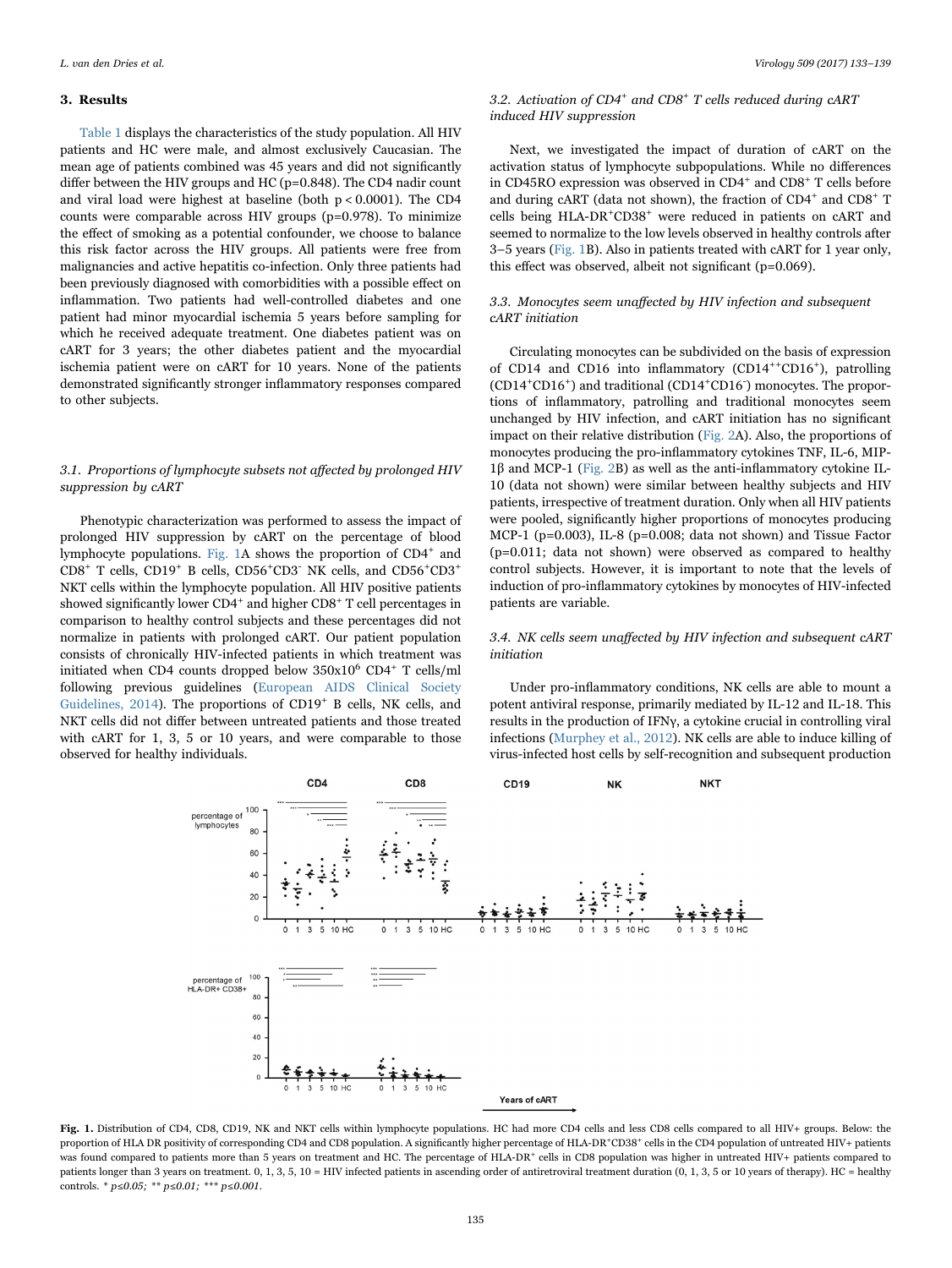## **Monocytes**

<span id="page-3-0"></span>

Fig. 2. (A) Proportion of traditional (CD14<sup>+</sup>CD16), inflammatory (CD14<sup>+</sup>CD16<sup>+</sup>) and patrolling (CD14<sup>dim</sup>CD16<sup>+</sup>) monocytes in otherwise healthy uninfected controls (HC) and patients with HIV infection in ascending order of cART treatment duration (0, 1, 3, 5 or 10 years of therapy). The variation of CD16 expression within groups was considerable but no statistically significant differences were observed between groups. (B) The frequency of monocytes expressing inflammatory markers of otherwise healthy uninfected controls (HC) and patients with HIV infection in ascending order of cART treatment duration (0, 1, 3, 5 or 10 years of therapy). No significant difference was found across groups in baseline intracellular levels of TNF, IL-6, MIP-1β and MCP1.

of enzymes, like perforin, granzyme B and membrane expression of TRAIL. [Fig. 3](#page-4-0)A illustrates the frequency of NK cells expressing TRAIL, granzyme B and perforin, and demonstrates no significant differences between expression of these markers in NK cells of patients compared to HC, albeit that the expression of granzyme B appeared higher in patients than controls. Also, no clear association with treatment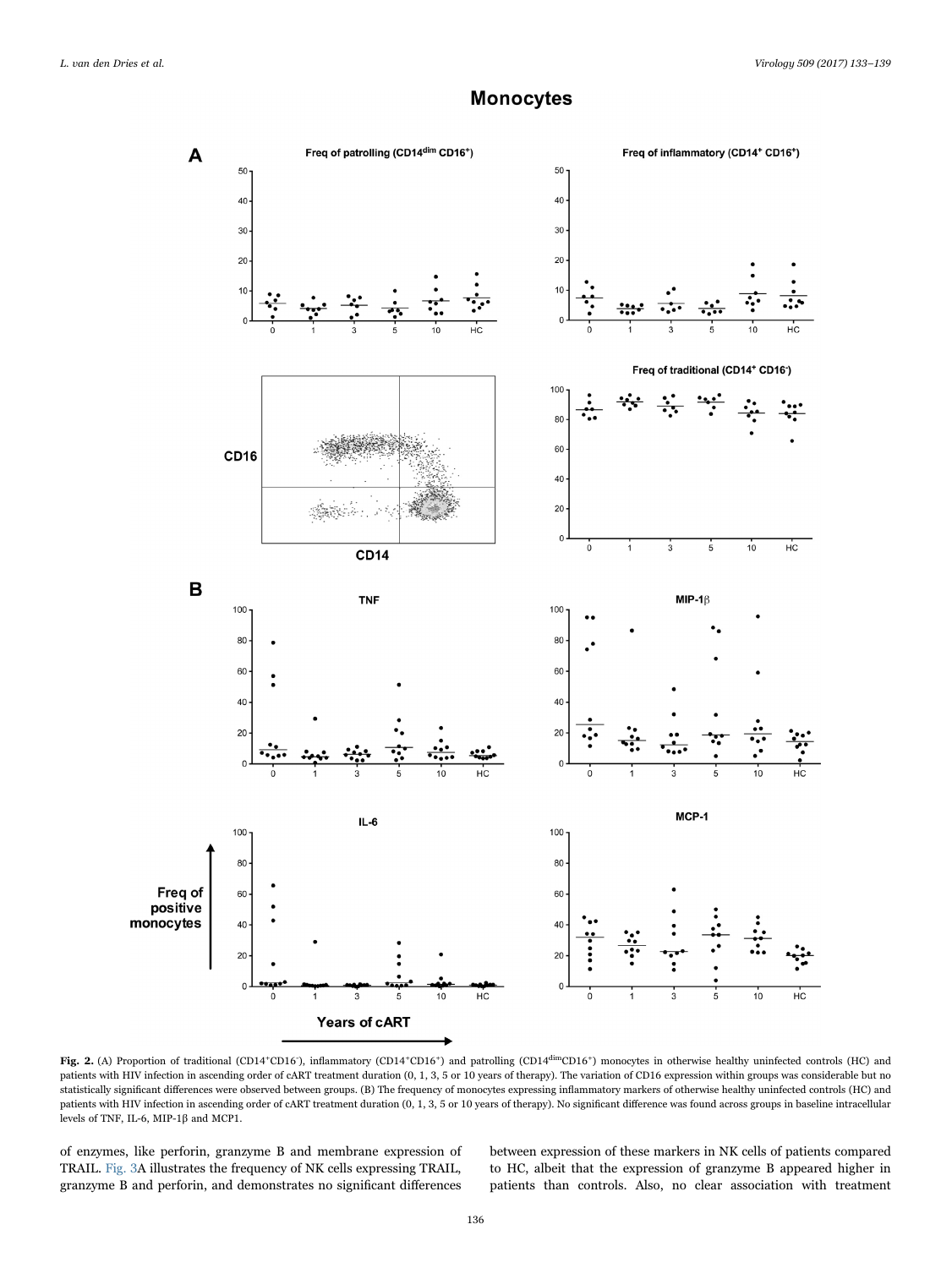<span id="page-4-0"></span>

Fig. 3. Intracellular markers associated with immune activation in NK cells. Intracellular expression of TRAIL, granzyme B, IFNy and perforin by NK cells. For the IFNy assay, prior stimulation with IL-12 and IL-18 was performed. No unidirectional trend of immune activation level was observed with treatment duration. TRAIL: TNF-related apoptosis-inducing ligand. IFN: interferon. \*  $p < 0.05$ ; \*\*\*  $p < 0.01$ ; \*\*\*  $p < 0.001$ .

duration was observed. The range of perforin expressing cells was high, probably reflecting a large intra-individual spread of this marker. To evaluate the function of NK cells, IFNγ production was induced with IL-12 and IL-18. The frequencies of IFNγ-producing NK cells were comparable in all HIV groups, and did not statistically differ from HC.

### 3.5. Except for IP-10, the levels of inflammatory markers in plasma did not decline during cART suppressed HIV-infection

Finally, plasma levels of various pro-inflammatory biomarkers were determined. As shown in [Fig. 4](#page-5-0), plasma IP-10 levels were higher in untreated HIV patients as compared HC. As a consequence of early, intermediate and long-term cART the plasma IP-10 levels declined to the levels observed in HC. sTNF-RII and sCD14 levels were also significantly higher in untreated HIV patients compared to HC, but did not decline on cART. The plasma levels of sIL-2R and CRP showed a trend towards higher levels in the untreated group as compared to HC, but again the levels did not significantly decline during the course of cART. Plasma D-dimer levels were not increased and displayed no change during the course of cART.

#### 4. Discussion

A number of studies have demonstrated that effective cART treatment of chronic HIV patients result in reduced activation of components of the patient's immune system. Most studies evaluated the immune effects during the first year after start of therapy. We now show the immune effects of HIV suppression up to 10 years after start of cART in a well-defined cross-sectional study cohort. Importantly, albeit that the selected patients are at risk of major co-morbidities, including hepatitis and malignancies, at the time of sampling no clinical signs of co-morbidities were apparent yet. Our findings show that after the first year of therapy-induced HIV suppression no additional effects on inflammation markers were observed in HIV-

infected patients without major co-morbidities. Our observation of no or mild immune activation in suppressed HIV-infection questions the impact of ongoing inflammation on co-morbidity and mortality observed in HIV-infected patients without any previous major comorbidities.

In line with previous studies, we observed that untreated HIV infection is associated with an increased expression of the activation markers HLA-DR and CD38 on CD4<sup>+</sup> and CD8<sup>+</sup> T cells, indicating occurrence of the persistent immune activation in untreated HIVinfected individuals ([Paiardini and Müller-Trutwin, 2013; Hunt, 2012;](#page-6-0) [Wittkop et al., 2013](#page-6-0)). Importantly, the T cell activation is not permanent, since the frequencies of HLA-DR+CD38+ T cells drop during the early stage (1 year) after treatment initiation and plateau during the intermediate (3 and 5 years) and long-term (10 years) phase of treatment. We did not detect a significant difference in this marker when comparing intermediate and long-term treatment to healthy controls. This is in line with a number of studies, although conflicting data exists. Some studies investigating the level of activated T cells in well treated HIV infected individuals report levels comparable to uninfected controls ([Lederman et al., 2011; Bisset et al., 1998;](#page-6-1) [Chevalier et al., 2013](#page-6-1)), others find a modest but significant increase ([Cobos Jiménez et al., 2016; Vinikoor et al., 2013](#page-6-15)). These contradictory findings point towards additional confounding factors that influence the activation status of T cells in the absence of viremia. Behavioral and socio-demographic risk factors might play a role, as well as the timing of treatment initiation ([Jain et al., 2013](#page-6-16)).

Different from the effect of chronic HIV infection on T cells, we were unable to find modulation of monocyte and NK cell frequencies, phenotype or function as a consequence of the ongoing infection, and as a result the additional effect of cART could not be assessed. Little information is available in literature on the effect of long-term cART on NK cells, but a number of studies in monocytes have been performed. Our results are in line with studies that show that monocytes do not exhibit an inflammatory profile [\(Castley et al., 2014; Fischer-Smith](#page-6-17)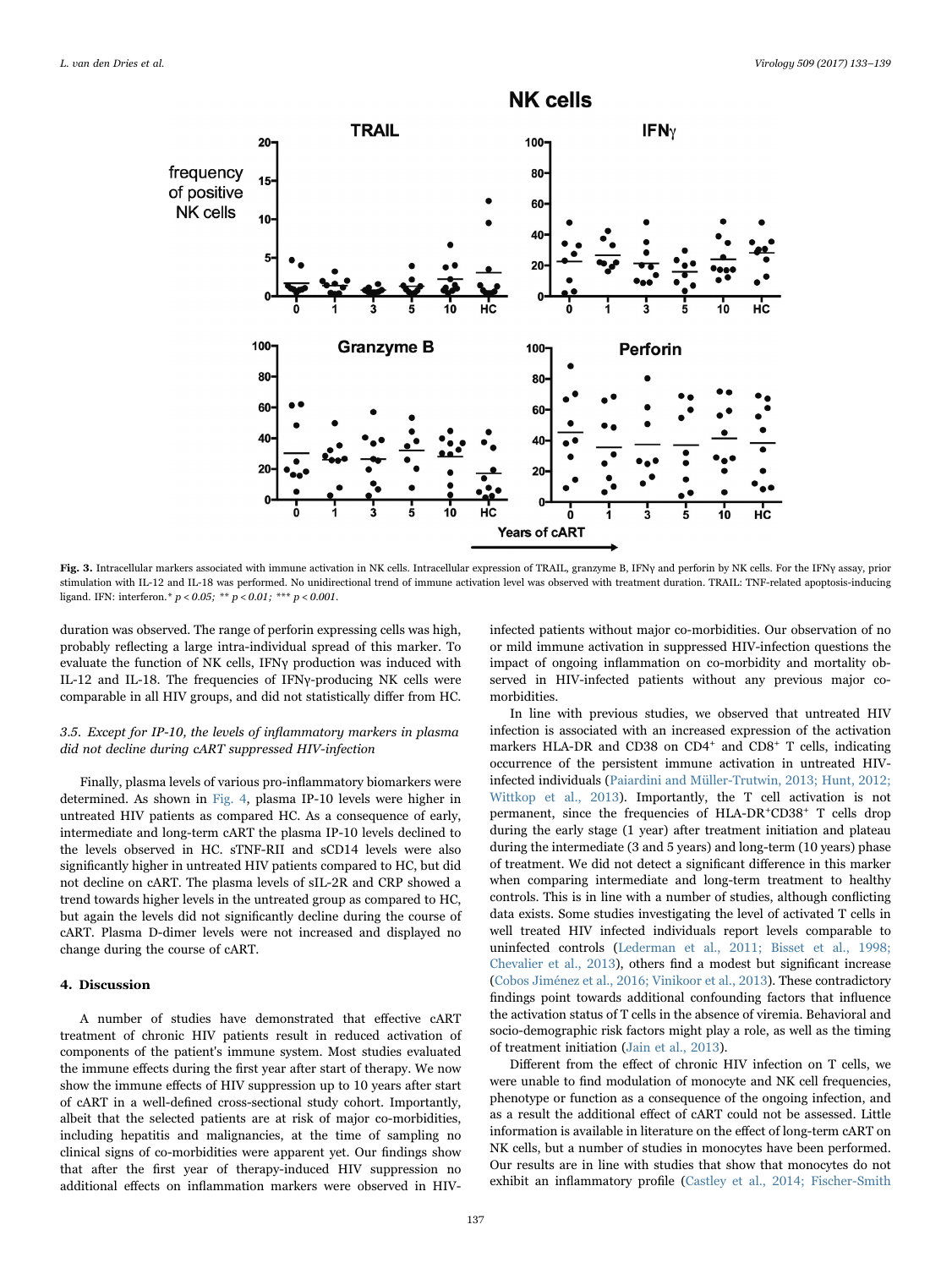<span id="page-5-0"></span>

Fig. 4. Plasma biomarkers measured in plasma of HIV infected patients in ascending order of treatment duration and healthy controls. Plasma levels of sIL-2R, IP-10, sTNF-RII, Ddimer, CRP and sCD14 are presented. Results are in pg/ml. sIL-2R= soluble IL-2 receptor. IP-10= Interferon gamma-induced protein 10. TNFRII= TNF receptor II. CRP= C-reactive protein. \*  $p < 0.05$ ; \*\*  $p < 0.01$ ; \*\*\*  $p < 0.001$ .

[et al., 2008; Amirayan-Chevillard et al., 2000; Jaworowski et al., 2006\)](#page-6-17). In studies where increased CD16<sup>+</sup> monocyte subsets are identified, these observations are often in the context of viremia ([Funderburg](#page-6-4) [et al., 2012; McCausland et al., 2015; Jaworowski et al., 2006](#page-6-4)).

We observed a large variation on the production of intracellular cytokines in monocytes between individuals. These outliers could represent patients that are at increased risk for illnesses associated with an activated myeloid phenotype. The presence of patrolling and inflammatory monocytes is strongly associated with cardiovascular disease in the setting of HIV infection ([McKibben et al., 2015\)](#page-6-18). However, our patients show similar percentages of patrolling and inflammatory monocytes and only a minority of HIV-infected patients shows elevated production by monocytes of pro-inflammatory cytokines. Considering the absence of inflammatory profile in other subjects, we expect this phenomenon not to be HIV-related. It is tempting to speculate that HIV infection does not increase the risk of cardiovascular disease in patients in the absence of prior risk factors. Longitudinal studies are needed to formally address this issue.

In line with the effects of cART on T cell activation, we also observed that plasma IP-10 levels significantly declined during the first year after start of treatment, and normalized during continued treatment as compared to the levels observed in healthy individuals. Our results corroborate with a previous study where no additional effect of treatment was observed after one year of treatment [\(Wada et al., 2015\)](#page-6-7). However, others showed that the same plasma biomarkers have shown to correlate with morbidity and mortality ([Kuller et al., 2008; Kalayjian](#page-6-19) [et al., 2010; Sandler et al., 2011\)](#page-6-19). In this context, IL-6 has been studied most extensively for its predictive value ([Kuller et al., 2008; Béténé](#page-6-19) [et al., 2014; Nordell et al., 2014\)](#page-6-19). However, Borges et al. elegantly demonstrated using the data from these 3 major clinical trials representing close to 10,000 patients that plasma IL-6 can be influenced by a variety of other, non-HIV related factors like age,

smoking and co-morbidities [\(Borges et al., 2015\)](#page-6-20). The aim of our study was to investigate the specific effect of cART on the level of immune activation. We therefore matched all patients on age and smoking status and excluded individuals with potentially confounding comorbidities. Importantly, the other biomarkers tested, sIL-2R, sTNF-RII, D-dimer, CRP, and sCD14, did not demonstrated a significant reduction, albeit that for some elevated levels were observed in HIV patients, and a trend towards decline was observed on cART.

In conclusion, our findings suggest that in our cross-sectional cohort consisting of HIV patients of the same age and devoid of clinically apparent co-morbidities, the modulation of immune parameters as a consequence of persistent HIV infection is relatively weak. In this, the majority of monocyte and NK cell markers as well as the serum biomarkers tested, resemble those in healthy individuals. cART reduced normalization of the T cell activation status and plasma IP-10 levels were observed early following treatment initiation, and no additional immune effects were observed upon continued treatment for up to 10 years. The data therefore questions the concept of chronic inflammation in HIV as the driving mechanism in the development of long-term co-morbidities in HIV as suggested by others [\(Cobos](#page-6-15) [Jiménez et al., 2016; Castley et al., 2014; Tenorio et al., 2014\)](#page-6-15), and leave room for alternative explanations, such as the effects of lifestyle factors (smoking, obesity, drug abuse), sexual behavior, aging, and changes in cellular metabolism due to HIV.

#### 5. Sources of support

The study was conducted as part of the Virgo consortium, funded by the Dutch government project number FES0908. Additional funding was received from an unrestricted educational grant from Janssen Pharmaceuticals. The funding sources had no involvement in study design; in the collection, analysis and interpretation of data; in the